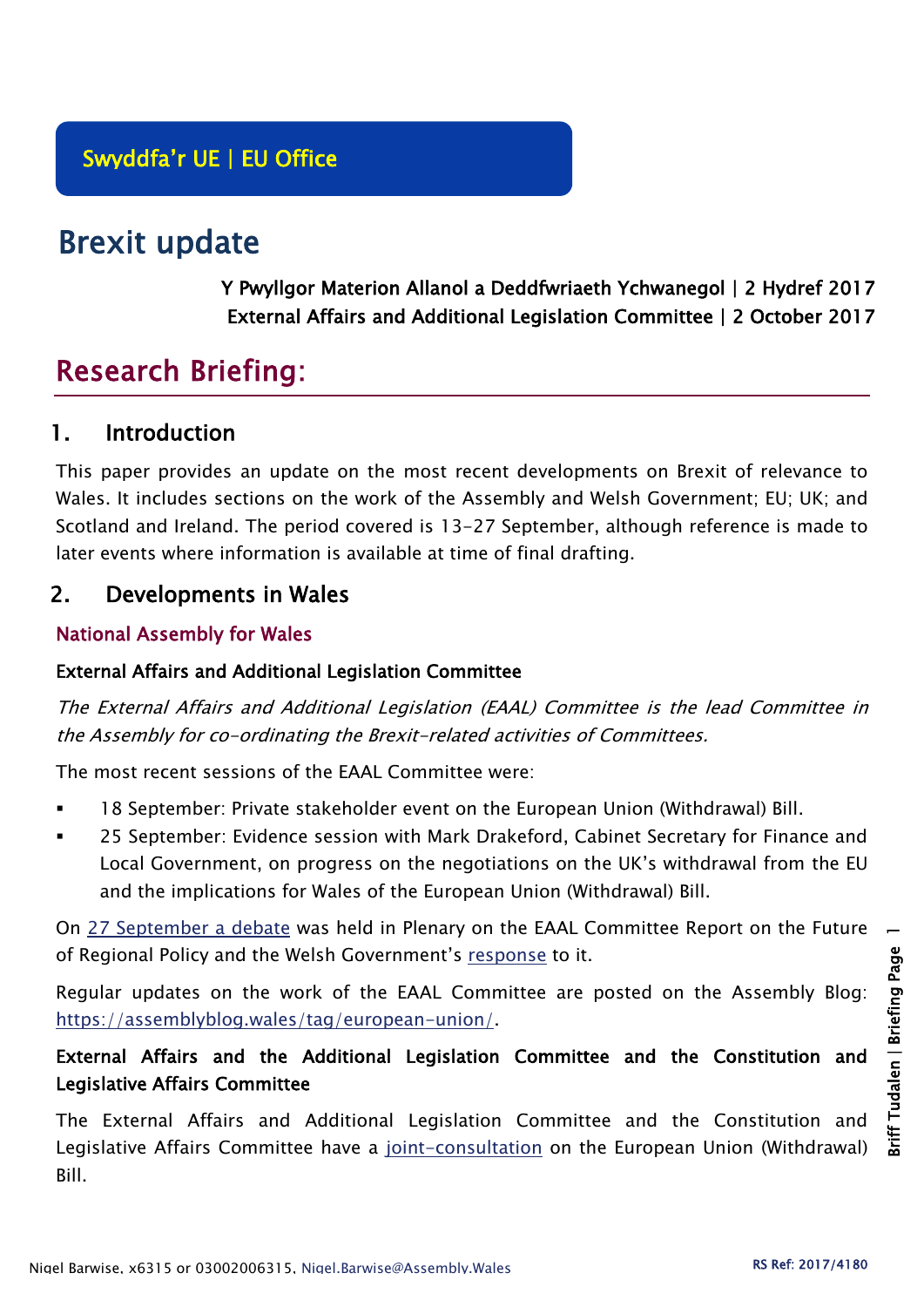The Research Service's own blogs are published on [In Brief.](https://assemblyinbrief.wordpress.com/) The latest Brexit blogs are [Estimating the timeline for Brexit Legislation,](https://assemblyinbrief.wordpress.com/2017/09/21/estimating-the-timeline-for-brexit-legislation-2/) [What does the EU Withdrawal Bill mean for](https://assemblyinbrief.wordpress.com/2017/09/14/what-does-the-eu-withdrawal-bill-mean-for-devolution-a-visual-guide/)  [devolution? A visual guide,](https://assemblyinbrief.wordpress.com/2017/09/14/what-does-the-eu-withdrawal-bill-mean-for-devolution-a-visual-guide/) and [The European Union \(Withdrawal\) Bill: An introductory guide.](http://www.assembly.wales/Research%20Documents/17-018/17-018-Web-English.pdf)

#### **Other**

19 September: [Statement and Debate on the EU \(Withdrawal\) Bill.](http://www.assembly.wales/en/bus-home/pages/rop.aspx?meetingid=4483&assembly=5&c=Record%20of%20Proceedings#C492893)

19 September: [Statement and Debate 'Brexit and Fair Movement of People'](http://www.assembly.wales/en/bus-home/pages/rop.aspx?meetingid=4483&assembly=5&c=Record%20of%20Proceedings#C492955).

The Climate Change, Environment and Rural Affairs Committee has published its reports on [Marine Protected Areas in Wales,](http://senedd.assembly.wales/mgIssueHistoryHome.aspx?IId=16663) and the [Future of Agricultural and Rural Development](http://senedd.assembly.wales/mgIssueHistoryHome.aspx?IId=15876)  [Policies in Wales.](http://senedd.assembly.wales/mgIssueHistoryHome.aspx?IId=15876)

The Economy, Infrastructure and Skills Committee is considering the use made of support from the EU and the impact of Brexit as part of its inquiry into [Selling Wales to the World.](http://senedd.assembly.wales/mgIssueHistoryHome.aspx?IId=19347)

#### Welsh Government

12 September: [First Minister takes step to protect Wales post-Brexit.](http://gov.wales/newsroom/firstminister/2017/170912-fm-takes-step-to-protect-wales-post-brexit/?lang=en) First Minister of Wales Carwyn Jones has today formalised the Welsh Government challenge against the UK government's EU (Withdrawal) Bill to protect devolved powers.

19 September: [First Ministers call on the Prime Minister to work with, not against, the](http://gov.wales/newsroom/firstminister/2017/170919-fms-call-on-pm-to-work-with-devolved-nations/?lang=en)  [devolved nations.](http://gov.wales/newsroom/firstminister/2017/170919-fms-call-on-pm-to-work-with-devolved-nations/?lang=en)

The Government has produced a [Legislative Consent Memorandum on the European Union](http://www.assembly.wales/laid%20documents/lcm-ld11177/lcm-ld11177-e.pdf)  [\(Withdrawal\) Bill](http://www.assembly.wales/laid%20documents/lcm-ld11177/lcm-ld11177-e.pdf). The conclusion is 'This memorandum sets out the Welsh Government's view of the requirement for the legislative consent of the Assembly in respect of the EU (Withdrawal) Bill, and confirms that we will not be in a position to recommend consent unless the Bill is amended to address our concerns'.

#### News

14 September: [CLA statement on Efra inquiry into food trade post-Brexit.](http://www.cla.org.uk/CLA%20statement%20on%20Efra%20inquiry%20into%20food%20trade%20post-Brexit)

15 September: Podcast – [EU \(Withdrawal\) Bill and implications for Wales](http://blogs.cardiff.ac.uk/brexit/2017/09/15/new-podcast-eu-withdrawal-bill-and-implications-for-wales-the-view-from-the-experts/) – the view from the experts (Welsh Brexit blogs)

19 September: With or without you....? The EU Withdrawal Bill, the devolved administrations [and legislative consent.](http://blogs.cardiff.ac.uk/brexit/2017/09/19/with-or-without-you-the-eu-withdrawal-bill-the-devolved-administrations-and-legislative-consent/)

- 22 September: [CLA statement on confirmation of a two-year Brexit transitional deal.](http://www.cla.org.uk/influence/all-news/cla-statement-confirmation-two-year-brexit-transitional-deal)
- 22 September: [FUW response to PM's Florence Speech.](http://fuw.org.uk/index.php?option=com_content&view=article&id=12909:fuw-respond-to-pm-s-florence-speech&catid=13&Itemid=181&lang=en)
- 25 September: [£4.5m boost for Anglesey tidal energy development](http://www.bbc.co.uk/news/uk-wales-north-west-wales-41390099) (£4.2m from the EU).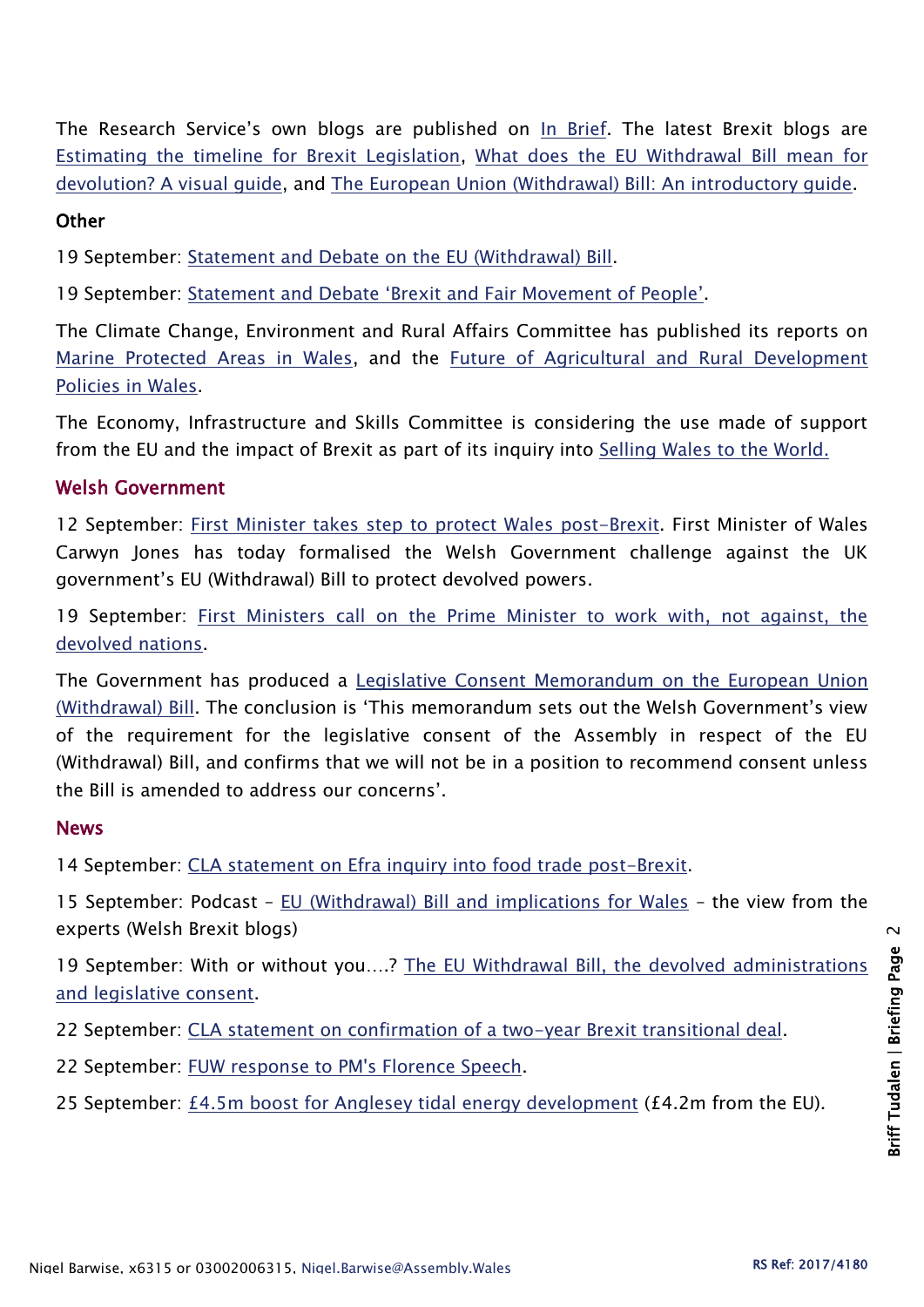# 3. EU developments

#### European Council

14 September: [EU-Japan trade negotiating directives made public.](http://www.consilium.europa.eu/en/press/press-releases/2017/09/14-eu-japan-trade-negotiating/)

20 September: [Address by President Donald Tusk at the 72nd United Nations General](http://www.consilium.europa.eu/en/press/press-releases/2017/09/20-tusk-speech-un-general-assembly/)  [Assembly.](http://www.consilium.europa.eu/en/press/press-releases/2017/09/20-tusk-speech-un-general-assembly/)

21 September: [Letter from President Donald Tusk to EU leaders ahead of their informal](http://www.consilium.europa.eu/en/press/press-releases/2017/09/21-tusk-letter-tallinn/)  [dinner in Tallinn.](http://www.consilium.europa.eu/en/press/press-releases/2017/09/21-tusk-letter-tallinn/)

25 September: General Affairs Council (Art. 50). The Council, in an EU 27 format, [took stock](http://www.consilium.europa.eu/en/meetings/gac/2017/09/25-art-50/)  [of progress in the Brexit negotiations.](http://www.consilium.europa.eu/en/meetings/gac/2017/09/25-art-50/)

26 September: [Remarks by President Donald Tusk after his meeting with Prime Minister of](http://www.consilium.europa.eu/en/press/press-releases/2017/09/26-tusk-remarks-may-london/)  [the United Kingdom Theresa May.](http://www.consilium.europa.eu/en/press/press-releases/2017/09/26-tusk-remarks-may-london/)

#### European Commission

13 September: [President Jean-Claude Juncker's State of the Union Address 2017.](http://europa.eu/rapid/press-release_SPEECH-17-3165_en.htm) [Factsheets.](https://ec.europa.eu/commission/publications/factsheets-state-union-2017_en)

14 September: [Eurostat regional yearbook 2017](http://ec.europa.eu/eurostat/documents/3217494/8222062/KS-HA-17-001-EN-N.pdf/eaebe7fa-0c80-45af-ab41-0f806c433763) - How is my region doing within the European Union?

14 September: State of the Union 2017 - Trade Package: Commission unveils [initiatives for a](http://europa.eu/rapid/press-release_IP-17-3182_en.htm)  [balanced and progressive trade policy;](http://europa.eu/rapid/press-release_IP-17-3182_en.htm) European Commission proposes [framework for](http://europa.eu/rapid/press-release_IP-17-3183_en.htm)  [screening of foreign direct investments.](http://europa.eu/rapid/press-release_IP-17-3183_en.htm)

15 September: Juncker: 'I don't intend to force countries to join the euro if they are not [willing or not able to do so'.](http://europa.eu/rapid/press-release_STATEMENT-17-3265_en.htm)

15 September: State of the Union – Democracy Package: European Citizens' Initiative and Political Parties Funding – [Q&A,](http://europa.eu/rapid/press-release_MEMO-17-3168_en.htm) [Reform.](http://europa.eu/rapid/press-release_IP-17-3187_en.htm)

18 September: [State aid: Commission approves alternative to divestment commitment for](http://europa.eu/rapid/press-release_IP-17-3307_en.htm)  [Royal Bank of Scotland.](http://europa.eu/rapid/press-release_IP-17-3307_en.htm)

20 September: Factsheet: [Overcoming cross border obstacles to boost growth in EU border](http://europa.eu/rapid/press-release_MEMO-17-3271_en.htm)  [regions.](http://europa.eu/rapid/press-release_MEMO-17-3271_en.htm)

21 September: [EU-Canada trade agreement enters into force.](http://europa.eu/rapid/press-release_IP-17-3121_en.htm)

21 September: [Guiding principles for the Dialogue on Ireland/Northern Ireland.](https://ec.europa.eu/commission/sites/beta-political/files/dialogue_ie-ni.pdf)

21 September: Position papers: [On-going Public Procurement Procedures;](https://ec.europa.eu/commission/sites/beta-political/files/public_procurement.pdf) [Intellectual](https://ec.europa.eu/commission/sites/beta-political/files/intellectual_property_rights.pdf)  [property rights \(including geographical indications\);](https://ec.europa.eu/commission/sites/beta-political/files/intellectual_property_rights.pdf) [Customs related matters needed for an](https://ec.europa.eu/commission/sites/beta-political/files/customs.pdf)  [orderly withdrawal of the UK from the Union;](https://ec.europa.eu/commission/sites/beta-political/files/customs.pdf) Use of Data and Protection of Information [Obtained or Processed before the withdrawal date.](https://ec.europa.eu/commission/sites/beta-political/files/data_and_protection.pdf)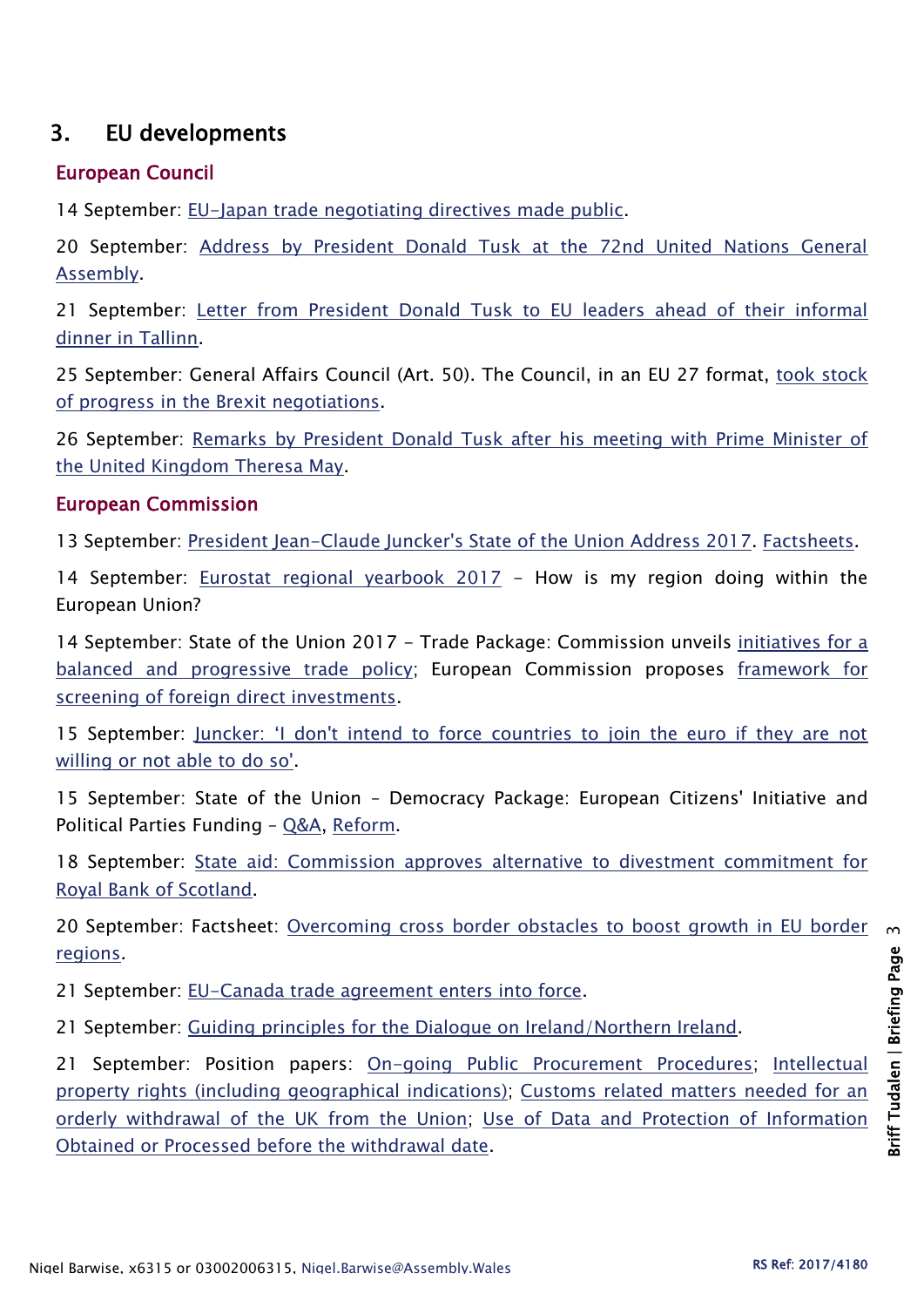21 September: [Speech by Michel Barnier in front of the Committees of Foreign Affairs and the](http://europa.eu/rapid/press-release_SPEECH-17-3404_en.htm)  [Committees of European Affairs of the Italian Parliament.](http://europa.eu/rapid/press-release_SPEECH-17-3404_en.htm)

22 September: [Statement by Michel Barnier after Prim](http://europa.eu/rapid/press-release_STATEMENT-17-3427_en.htm)e Minister Theresa May's speech in [Florence.](http://europa.eu/rapid/press-release_STATEMENT-17-3427_en.htm)

25 September: [Introductory remarks by Michel Barnier at the press conference following the](http://europa.eu/rapid/press-release_SPEECH-17-3461_en.htm)  [General Affairs Council \(Article 50\).](http://europa.eu/rapid/press-release_SPEECH-17-3461_en.htm)

25 September: [Agenda of the 4th round of EU-UK Article 50 negotiations.](https://ec.europa.eu/commission/sites/beta-political/files/agenda_4th_round_0.pdf)

### European Parliament

13 September: State of the Union: Let's make the most of the momentum to shape an [ambitious future.](http://www.europarl.europa.eu/news/en/press-room/20170911IPR83505/soteu-let-s-make-the-most-of-the-momentum-to-shape-an-ambitious-future)

25 September: [Ireland must not pay the price for Brexit, said Guy Verhofstadt.](http://www.europarl.europa.eu/news/en/press-room/20170921IPR84414/ireland-must-not-pay-the-price-for-brexit-says-guy-verhofstadt)

25 September: [Guy Verhofstadt speech to the Houses of the Oireachtas.](http://www.europarl.europa.eu/resources/library/media/20170921RES84415/20170921RES84415.pdf)

### News

13 September: Member States may not adopt emergency measures regarding genetically [modified food and feed](https://curia.europa.eu/jcms/upload/docs/application/pdf/2017-09/cp170096en.pdf) unless it is evident that there is a serious risk to health or the environment. (European Court of Justice)

# 4. UK developments

## UK Government

12 September: [PM statement on EU Withdrawal Bill.](https://www.gov.uk/government/news/pm-statement-on-eu-withdrawal-bill-12-sept-2017)

12 September: Landmark [Brexit legislation passes Second Reading.](https://www.gov.uk/government/news/landmark-brexit-legislation-passes-second-reading)

6 – 18 September: Future Partnership papers: [Collaboration on science and innovation](https://www.gov.uk/government/uploads/system/uploads/attachment_data/file/642542/Science_and_innovation_paper.pdf) [\(press](https://www.gov.uk/government/news/uk-sets-clear-objectives-for-continued-science-success)  [release\)](https://www.gov.uk/government/news/uk-sets-clear-objectives-for-continued-science-success); [Foreign policy, defence and development](https://www.gov.uk/government/uploads/system/uploads/attachment_data/file/643924/Foreign_policy__defence_and_development_paper.pdf) [\(press release\)](https://www.gov.uk/government/news/uk-offers-deep-security-partnership-with-eu-post-brexit-in-the-face-of-growing-global-threats); [Security, law enforcement](https://www.gov.uk/government/uploads/system/uploads/attachment_data/file/645416/Security__law_enforcement_and_criminal_justice_-_a_future_partnership_paper.PDF)  [and criminal justice](https://www.gov.uk/government/uploads/system/uploads/attachment_data/file/645416/Security__law_enforcement_and_criminal_justice_-_a_future_partnership_paper.PDF) [\(press release\)](https://www.gov.uk/government/news/britain-seeks-comprehensive-security-and-law-enforcement-partnership-with-eu-after-brexit).

18 September: [PM heads to Canada to secure ambitious future trade and investment](https://www.gov.uk/government/news/pm-heads-to-canada-to-secure-ambitious-future-trade-and-investment-relationship)  [relationship.](https://www.gov.uk/government/news/pm-heads-to-canada-to-secure-ambitious-future-trade-and-investment-relationship)

18 September: [PM press conference with Canadian Prime Minister Justin Trudeau.](https://www.gov.uk/government/speeches/pm-press-conference-with-canadian-prime-minister-justin-trudeau-18-september)

19 September: Prime Minister hosts major US investors in New York and says "business is [booming"](https://www.gov.uk/government/news/prime-minister-hosts-major-us-investors-in-new-york-and-says-business-is-booming).

19 September: [PM speech at Commonwealth leaders reception at the UN.](https://www.gov.uk/government/speeches/pm-speech-at-commonwealth-leaders-reception)

20 September: [PM meeting with President Trump at the UN.](https://www.gov.uk/government/news/pm-meeting-with-president-trump-20-september-2017)

20 September: [Theresa May's speech to the UN General Assembly 2017.](https://www.gov.uk/government/speeches/theresa-mays-speech-to-the-un-general-assembly-2017)

21 September: [Minister wraps up two day tour of North East.](https://www.gov.uk/government/news/minister-wraps-up-two-day-tour-of-north-east)

Briff Tudalen | Briefing Page 4

**Sriff Tudalen | Briefing Page**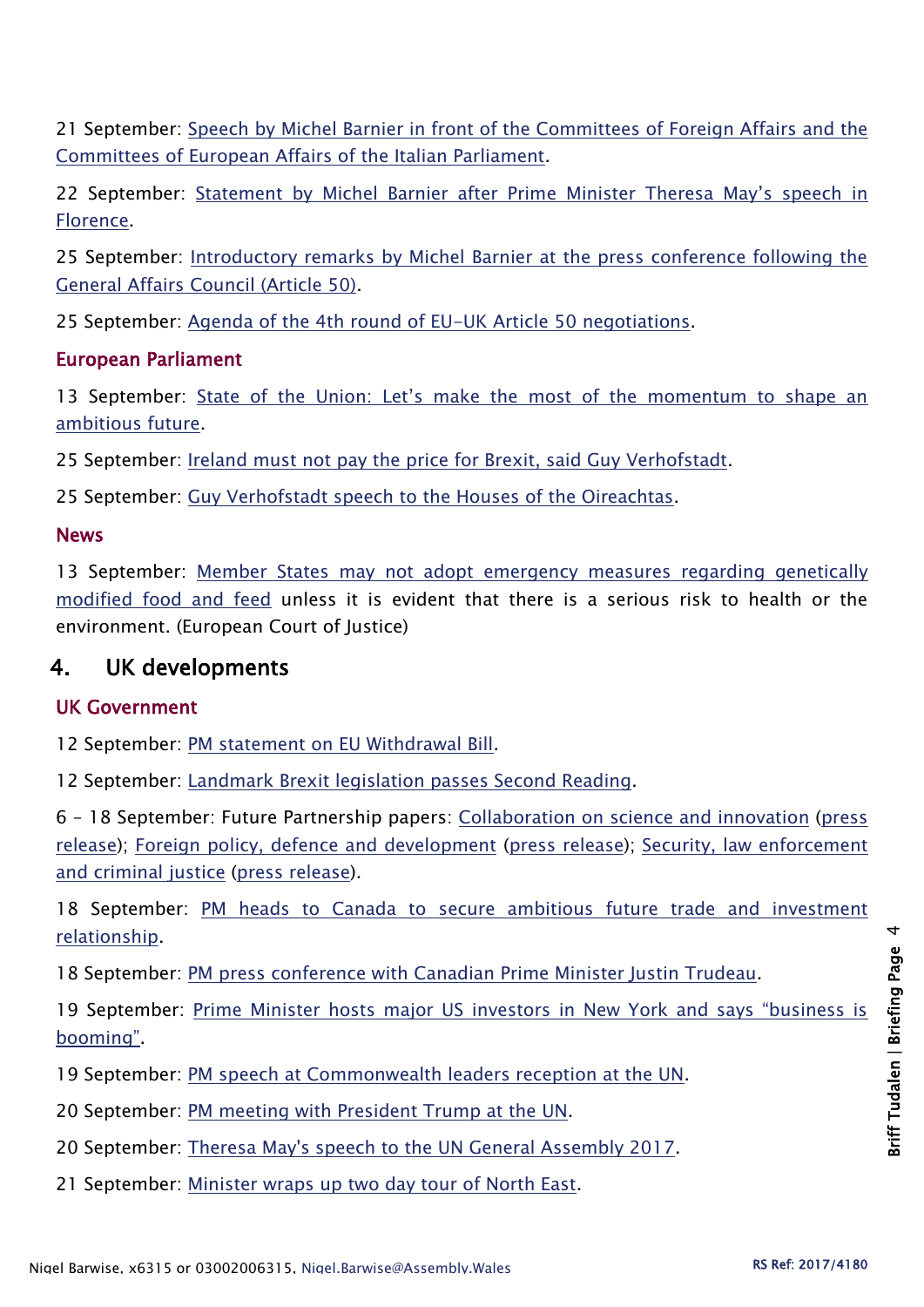22 September: [PM's Florence speech: a new era of cooperation and partnership between the](https://www.gov.uk/government/speeches/pms-florence-speech-a-new-era-of-cooperation-and-partnership-between-the-uk-and-the-eu)  [UK and the EU.](https://www.gov.uk/government/speeches/pms-florence-speech-a-new-era-of-cooperation-and-partnership-between-the-uk-and-the-eu)

22 September: [PM meeting with Irish Taoiseach Leo Varadkar.](https://www.gov.uk/government/news/pm-meeting-with-irish-taoiseach-leo-varadkar-25-sept-2017)

25 September: Fourth round of UK-EU Article 50 negotiations: [Programme,](https://www.gov.uk/government/news/programme-for-fourth-round-of-uk-eu-article-50-negotiations) [David Davis'](https://www.gov.uk/government/news/david-davis-opening-remarks-at-the-start-of-the-fourth-round-of-eu-exit-negotiations)  [opening remarks.](https://www.gov.uk/government/news/david-davis-opening-remarks-at-the-start-of-the-fourth-round-of-eu-exit-negotiations)

26 September: [PM meeting with Donald Tusk.](https://www.gov.uk/government/news/pm-meeting-with-donald-tusk-26-september-2017)

#### House of Commons

12 September: Westminster Hall debate: [UK Nationals in the EU: Rights.](http://hansard.parliament.uk/commons/2017-09-12/debates/0C345162-4B6E-4456-B939-1DB9804DC352/UKNationalsInTheEURights)

13 September: In Northern Ireland questions, questions on [Brexit.](http://hansard.parliament.uk/commons/2017-09-13/debates/1B7FBE62-6203-4B99-AFBF-D43F4077CF04/BrexitDiscussions)

13 September: The Environment, Food and Rural Affairs Committee held an oral evidence [session on the work of Defra with the Secretary of State.](http://www.parliament.uk/business/committees/committees-a-z/commons-select/environment-food-and-rural-affairs-committee/news-parliament-2017/work-defra-gove-evidence-17-19/)

13 September: The Health Committee has started an [inquiry into the shortage of nursing](http://www.parliament.uk/business/committees/committees-a-z/commons-select/health-committee/news-parliament-2017/nursing-workforce-inquiry/)  [staff in England.](http://www.parliament.uk/business/committees/committees-a-z/commons-select/health-committee/news-parliament-2017/nursing-workforce-inquiry/)

14 September: The Environment Food and Rural Affairs Committee invited evidence on the [impact on the UK food and farming sectors of potential new trading arrangements](https://www.parliament.uk/business/committees/committees-a-z/commons-select/environment-food-and-rural-affairs-committee/news-parliament-2017/brexit-trade-food-launch-17-19/) with the EU after Brexit.

14 September: The Northern Ireland Affairs Committee has re-launched the inquiry into the [future of the Irish land border.](http://www.parliament.uk/business/committees/committees-a-z/commons-select/northern-ireland-affairs-committee/news-parliament-2017/future-of-the-irish-land-border-inquiry-2017-19/)

14 September: The Exiting the EU Committee will undertake an [inquiry into the EU](http://www.parliament.uk/business/committees/committees-a-z/commons-select/exiting-the-european-union-committee/news-parliament-2017/eu-withdrawal-bill-launch-17-19/)  [\(Withdrawal\) Bill.](http://www.parliament.uk/business/committees/committees-a-z/commons-select/exiting-the-european-union-committee/news-parliament-2017/eu-withdrawal-bill-launch-17-19/) They will also undertake an [inquiry into the progress of the negotiations on](http://www.parliament.uk/business/committees/committees-a-z/commons-select/exiting-the-european-union-committee/news-parliament-2017/progress-uk-negotiations-eu-withdrawal-launch-17-19/)  the UK's withdraw[al from the European Union.](http://www.parliament.uk/business/committees/committees-a-z/commons-select/exiting-the-european-union-committee/news-parliament-2017/progress-uk-negotiations-eu-withdrawal-launch-17-19/)

15 September: The Procedure Committee started an [inquiry into Exiting the EU: scrutiny of](http://www.parliament.uk/business/committees/committees-a-z/commons-select/procedure-committee/news-parliament-2017/exiting-eu-scrutiny-delegated-legislation-launch-17-19/)  [delegated legislation.](http://www.parliament.uk/business/committees/committees-a-z/commons-select/procedure-committee/news-parliament-2017/exiting-eu-scrutiny-delegated-legislation-launch-17-19/)

18 September: The Chair of the Treasury Committee has written to the Chancellor of the Exchequer about the [treatment of cross-border pensions and insurance contracts written](http://www.parliament.uk/business/committees/committees-a-z/commons-select/treasury-committee/news-parliament-2017/brexit-pensions-insurance-17-19/)  [prior to Brexit.](http://www.parliament.uk/business/committees/committees-a-z/commons-select/treasury-committee/news-parliament-2017/brexit-pensions-insurance-17-19/)

20 September: The Business, Energy and Industrial Strategy Committee launches an inquiry on the [implications of leaving the European Union for British business.](https://www.parliament.uk/business/committees/committees-a-z/commons-select/business-energy-industrial-strategy/news-parliament-2017/brexit-uk-business-launch-17-19/)

20 September: Public Administration and Constitutional Affairs Committee to examine the [ability of a reduced-size Civil Service to implement Brexit reforms.](http://www.parliament.uk/business/committees/committees-a-z/commons-select/public-administration-and-constitutional-affairs-committee/news-parliament-2017/civil-service-inquiry-launch-17-19/)

21 September: The Health Committee launched an inquiry into regulatory arrangements [needed to guarantee safe and effective supply of medicines, medical devices and products](http://www.parliament.uk/business/committees/committees-a-z/commons-select/health-committee/news-parliament-2017/brexit-medicines-substances-human-origin-launch-17-19/)  [post-Brexit.](http://www.parliament.uk/business/committees/committees-a-z/commons-select/health-committee/news-parliament-2017/brexit-medicines-substances-human-origin-launch-17-19/)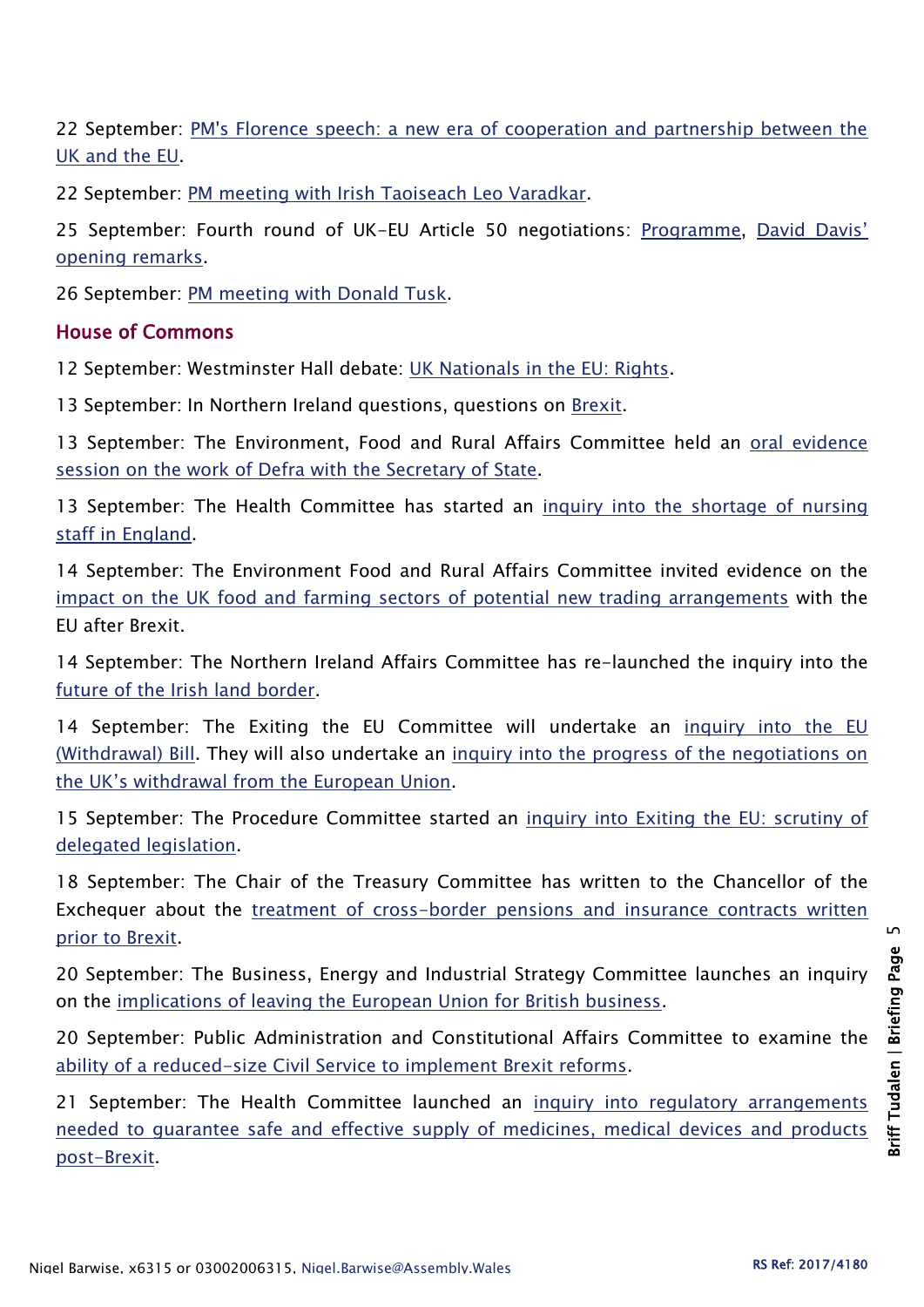21 September: [Brexit's impact on agriculture, trade, and the repatriation of powers inquiry](http://www.parliament.uk/business/committees/committees-a-z/commons-select/welsh-affairs-committee/news-parliament-2017/brexit-agriculture-trade-repatriation-powers-launch-17-19/) launched by the Welsh Affairs Committee.

25 September: Hilary Benn, Chair of the Exiting the EU Committee, commented on the Prime [Minister's speech in Florence.](http://www.parliament.uk/business/committees/committees-a-z/commons-select/exiting-the-european-union-committee/news-parliament-2017/florence-eu-speech-chairs-statement-17-19/)

#### House of Lords

13 September: A question on [Brexit: Negotiations.](http://hansard.parliament.uk/Lords/2017-09-13/debates/41EC0792-2555-4923-BB4C-DC2E784B1142/BrexitNegotiations)

14 September: Questions on [Brexit: Northern Cyprus.](http://hansard.parliament.uk/Lords/2017-09-14/debates/D8687D2D-BA6F-4270-95C1-79F37D56ADB6/BrexitNorthernCyprus)

12 September: During evidence to the Select Committee on Economic Affairs the [Chancellor](http://data.parliament.uk/writtenevidence/committeeevidence.svc/evidencedocument/economic-affairs-committee/chancellor-of-the-exchequer/oral/70094.html)  [of the Exchequer answered questions on the possible post-Brexit transition period.](http://data.parliament.uk/writtenevidence/committeeevidence.svc/evidencedocument/economic-affairs-committee/chancellor-of-the-exchequer/oral/70094.html)

12 September: The EU Justice Sub-Committee continues its inquiry into [Brexit: consumer](http://www.parliament.uk/business/committees/committees-a-z/lords-select/eu-justice-subcommittee/news-parliament-2017/brexit-consumer-protection-freeman-green/)  [protection rights.](http://www.parliament.uk/business/committees/committees-a-z/lords-select/eu-justice-subcommittee/news-parliament-2017/brexit-consumer-protection-freeman-green/)

13 September: [Brexit: Overseas Territories concerns must be taken in to account](http://www.parliament.uk/business/committees/committees-a-z/lords-select/eu-select-committee-/news-parliament-2017/overseas-territories-letter-published/) - Letter to the Secretary of State for Exiting the European Union from the European Union Committee.

13 September: [Academics give evidence on financial regulation and supervision](http://www.parliament.uk/business/committees/committees-a-z/lords-select/eu-financial-affairs-subcommittee/news-parliament-2017/financial-supervision-and-regulation-evidence/) – EU Financial Affairs Sub Committee.

13 September: The EU Energy and Environment Sub-Committee questioned experts on the [implications of Brexit for Northern Ireland's energy supply, and on the UK's planned](https://www.parliament.uk/business/committees/committees-a-z/lords-select/eu-energy-environment-subcommittee/news-parliament-2017/euratom-brexit-energy-security/)  [withdrawal from the Euratom Treaty.](https://www.parliament.uk/business/committees/committees-a-z/lords-select/eu-energy-environment-subcommittee/news-parliament-2017/euratom-brexit-energy-security/)

13 September: The EU Home Affairs Sub-Committee took evidence from the Department of Health and Nuffield Trust on the [reciprocal healthcare implications of Brexit.](http://www.parliament.uk/business/committees/committees-a-z/lords-select/eu-home-affairs-subcommittee/news-parliament-2017/home-office-evidence-session/)

14 September: The EU External Affairs Sub-Committee took evidence from the Foreign and Commonwealth Office as part of its inquiry [Brexit: sanctions policy.](http://www.parliament.uk/business/committees/committees-a-z/lords-select/eu-external-affairs-subcommittee/news-parliament-2017/foreign-office-sanctions-policy/)

14 September: The EU Internal Market Sub-Committee held evidence sessions launching its new inquiry on [Brexit: competition.](http://www.parliament.uk/business/committees/committees-a-z/lords-select/eu-internal-market-subcommittee/news-parliament-2017/brexit-competition-cma-regulators/)

14 September: [The Government has responded](http://www.parliament.uk/documents/lords-committees/eu-select/Correspondence-2017-19/140917-Govt-Response-to-Lords-EU-Brexit-devolution.pdf) to the report of the European Union Committee on [Brexit: devolution.](https://publications.parliament.uk/pa/ld201719/ldselect/ldeucom/9/9.pdf)

14 September: The Constitution Committee invited contributions to its [inquiry on the](http://www.parliament.uk/business/committees/committees-a-z/lords-select/constitution-committee/news-parliament-2017/eu-withdrawal-bill-cfe/)  [European Union \(Withdrawal\) Bill.](http://www.parliament.uk/business/committees/committees-a-z/lords-select/constitution-committee/news-parliament-2017/eu-withdrawal-bill-cfe/)

19 September: The Chair of the EU Internal Market Sub-Committee [wrote to the government](http://www.parliament.uk/documents/lords-committees/eu-internal-market-subcommittee/brexit-%20trade%20in%20services/BARONESS-Anelay-%20Brexit-trade-in-non-financial-services-19.09.17.pdf)  [about its response](http://www.parliament.uk/documents/lords-committees/eu-internal-market-subcommittee/brexit-%20trade%20in%20services/BARONESS-Anelay-%20Brexit-trade-in-non-financial-services-19.09.17.pdf) to the committee's report Brexit: trade in non-financial services.

26 September: The European Union Committee launched a new inquiry into Brexit: deal or no [deal.](http://www.parliament.uk/business/committees/committees-a-z/lords-select/eu-select-committee-/news-parliament-2017/deal-or-no-deal-inquiry-launch/)